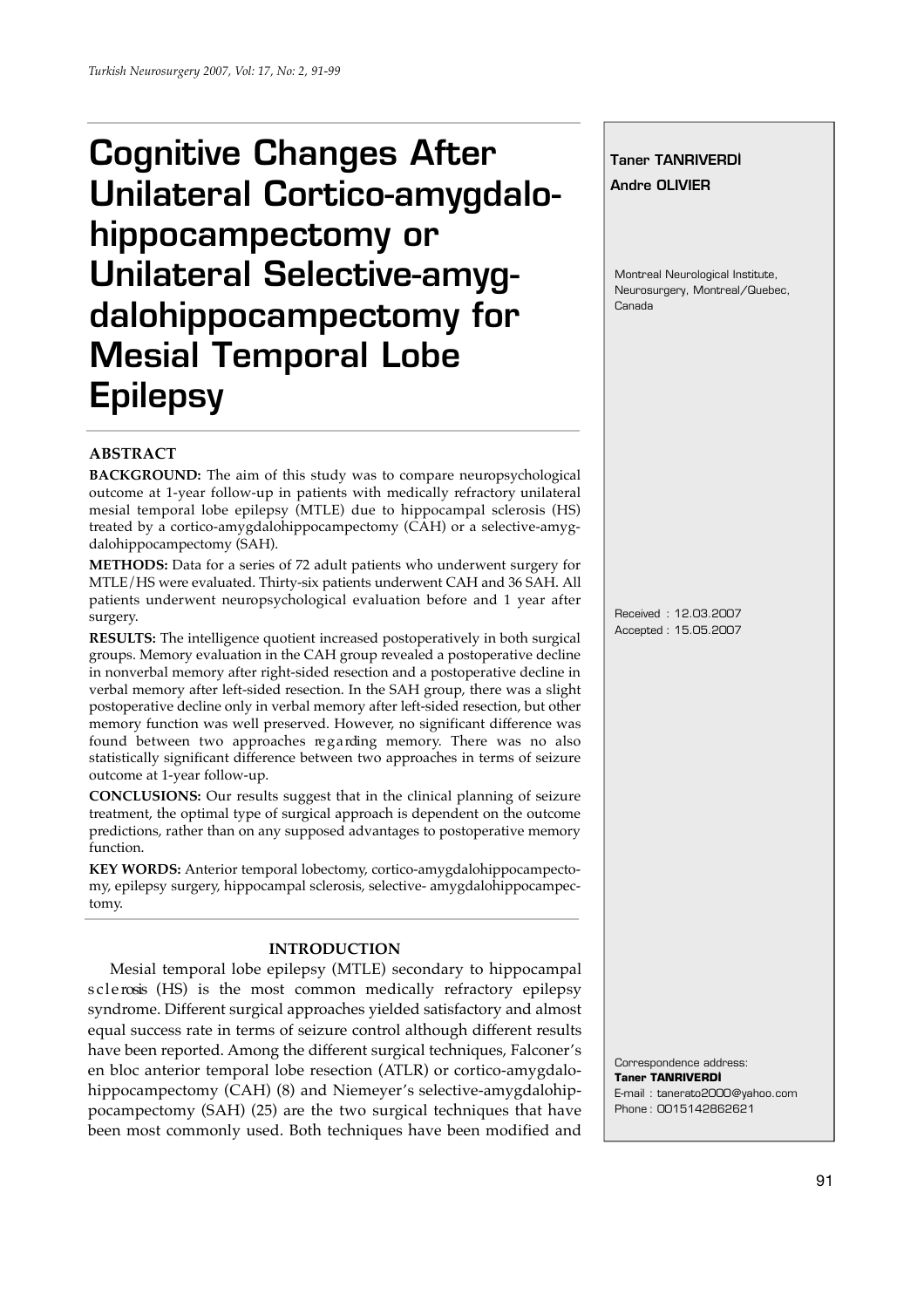surgical results especially in terms of seizure outcome have been found comparable to each other (28, 36). However, in recent years, most epilepsy surgeons shifted to use more selective surgical excision due mostly to advancing imaging and the evolving body of knowledge related to pathogenetic bases of HS. There is still debate on which type of surgical modality results in a better outcome in terms of both seizure and cognitive outcome since some claim that a more restricted resection such as SAH results in better cognitive and seizure outcome (21, 24) than a resection that involves temporal neocortex such as CAH whereas others and even meta-analytic studies have not found significant differences between the two surgical strategies (2, 17, 29).

It is currently difficult to compare surgical results of CAH and SAH at the same medical center since most centers use a single preferred surgical approach in MTLE/HS and comparisons in terms of seizure outcome or cognitive changes can only be made with the results of other centers in which different types of surgical strategies are performed. Little comparative data on the cognitive sequela of either surgical procedure have been published (10, 24, 30). Thus, we compared some postoperative cognitive functions including intelligence quotient (IQ), and verbal and non-verbal memory in patients with mesial temporal lobe epilepsy who underwent either CAH (mostly misinterpreted as anterior temporal lobectomy) or SAH at the same center, Montreal Neurological Institute (MNI).

### **PATIENTS and METHODS Patient selection**

We describe 72 patients who underwent epilepsy surgery at the MNI and were right-handed or had left hemisphere language dominance revealed by intracarotid sodium amytal (Wada) test. Our inclusion criteria for this study were as follows: patients who 1) were? 16 years old; 2) had a similar clinical picture; 3) had complete clinical, neuroradiological, electrophysiological, neuropsychological and surgical data sets; 4) had interictal and ictal scalp/sphenoidal and intracranial depth electrode electroencephalography (EEGs) displaying unilateral independent antero-mesial temporal epileptic discharges; 5) had MRI or histopathological findings characteristic of HS; 6) had no re-operation and 7) had a follow-up duration of at least 1-year.

### **First cohort: patients with CAH**

The first cohort or group included the first 36 patients who had undergone CAH for MTLE/HS between March 1986 and January 1990 and who met our inclusion criteria. These individuals were drawn from a total of 336 patients who had undergone surgery for intractable epilepsy during the same period. This group consisted of 13 males and 23 females with a mean age of  $36.0 \pm 12.4$  years. The mean age of the patients at seizure onset was  $13.4 \pm$ 10.8 years and all had complex partial seizures. Fifteen and 21 patients underwent surgery on the right and left side, respectively.

### **Second cohort: patients with SAH**

The SAH group consisted of the first 36 patients who met our inclusion criteria and had undergone SAH for MTLE/HS between January 1991 and April 2001. These individuals were drawn from a total of 741 patients who had undergone surgery for intractable epilepsy during the same period. This group consisted of 9 males and 27 females with a mean age of  $39.1 \pm 11.6$  years. The mean age of the patients at seizure onset was  $14.8 \pm 12.2$  years. All had complex partial seizures. Twenty-two patients underwent surgery on the right side, whilst 14 patients underwent surgery on the left side.

Data regarding clinical and surgical variables in patients who have undergone each technique are listed in Table I.

# **Preoperative Evaluation**

At the MNI, the preoperative evaluation of patients with medically refractory MTLE/HS includes electrophysiological, neuroradiological and neuropsychological testing.

All patients underwent preoperative MRI assessments (1.5 T, Philips Gyroscan; Philips Medical Systems, Eindhoven, the Netherlands) including high-resolution  $T1/T2$ -weighted, and fluidattenuated inversion recovery (FLAIR) scans were routinely obtained.

Electrophysiological evaluations included scalp/sphenoidal interictal and ictal EEGs, and intraoperative electrocorticography (ECoG). Intracranial stere o e lectroence phalography (SEEG) was performed if indicated. Prolonged video-EEG with scalp/sphenoidal electrodes was performed to record interictal and ictal spikes during wakefulness and sleep in all patients. SEEG recording with stereotaxically implanted electrodes were performed in patients in whom the extracranial EEG recordings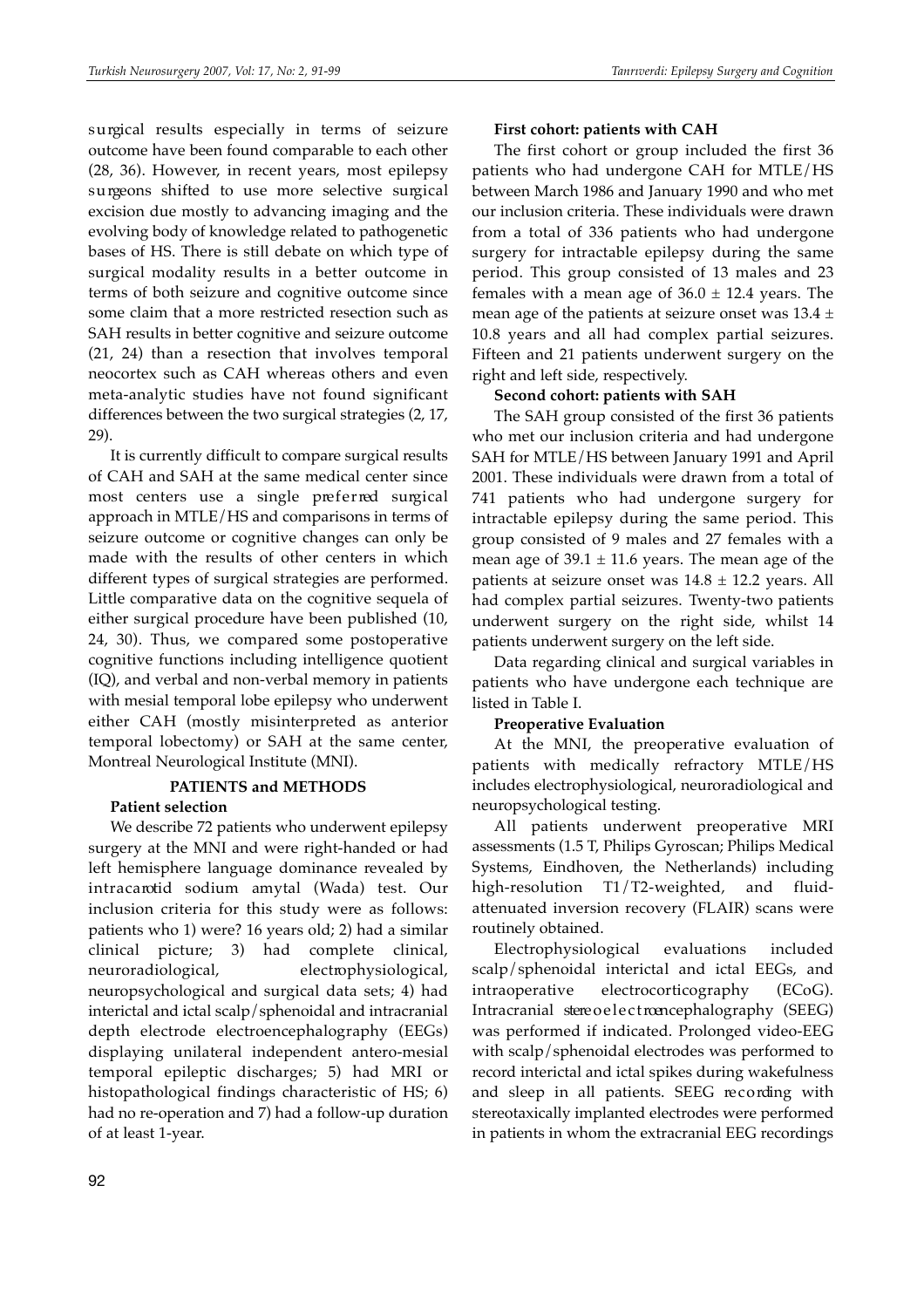| <b>Factors</b>                         | $CAH (n = 36)$  | <b>SAH</b> $(n = 36)$ | P                |
|----------------------------------------|-----------------|-----------------------|------------------|
| Age $(yr)$                             | $36.0 \pm 12.4$ | $39.1 \pm 11.6$       | $0.22, NS^*$     |
| Gender, Male/Female                    | 13 / 23         | 9/27                  | $-2 = 0.44$ , NS |
| Age at onset of epilepsy (yr)          | $13.4 \pm 10.8$ | $14.8 \pm 12.2$       | $0.70, NS^*$     |
| Age at surgery (yr)                    | $36.9 \pm 11.8$ | $38.8 \pm 12.0$       | $0.33, NS^*$     |
| Side of surgery, Right/Left            | 15/21           | 22/14                 | $-2 = 0.15$ , NS |
| Seizure outcome at 1-year (F/UF), $\%$ | 94.4 / 5.6      | 100/0                 | $-2 = 0.11$ , NS |

**Table I:** Clinical data of the patient groups

CAH: Cortico-amygdalohippocampectomy; F: Favorable seizure outcome (Engel class I and II); NS: Not significant; SAH: Selective-amygdalohippocampectomy; UF: Unfavorable seizure outcome (Engel class III and IV).

\* stands for non-parametric "Wilcoxon test" test.

did not provide clear localization or lateralization of seizure onset. Furthermore, ECoG recording was used in patients in order to see whether there was epileptic activity coming from the neocortex when needed.

Neuropsychological studies with emphasis on verbal and visual memory, visuospatial abilities and language functions, were performed preoperatively in all patients. A standardized neuropsychological test battery included the full intelligence scale (IQ) [Wechsler Adult Intelligence Scale–Revised (WAIS-R)], verbal (story learning test, abstract words learning test and the Rey auditory verbal learning test), non-verbal and learning (the Rey-Osterrieth complex figure recall memory test and abstract design learning test) tests. Cognitive functions were evaluated before and 1-year after surgery for this study as follows: By IQ [verbal IQ (VIQ), performance IQ (PIQ), and full scale IQ (FIQ)], as determined with the WAIS-R. By verbal memory, as determined with Rey's Auditory Verbal Learning test (RAVT) or 15-Wo rd test, consisting of 5 successive presentations of a list of 15 words followed by free recall on each trial. The tests yield two measures: the total words recalled across the five trials as a measure of list learning or acquisition (immediate recall), and the long delay, free recall score as a measure for consolidation and retrieval (delayed recall). By non-verbal memory, as determined with the Rey-Osterreith Complex Figure Task in which the patient has to copy a figure and after 10 minutes, is asked to reproduce the figure just copied.

In this study we used delayed recall score for non-verbal memory measurements since this test is supposed to measure long-term visual memory.

# **Surgical Procedures**

The surgical procedure was not randomized in this study. CAH was considered the standard procedure for treatment of MTLE/HS between 1986 and 1990 at the MNI. In CAH, the aim is to perform a temporal neocortical resection, extending habitually 5 cm along the sylvian fissure and 5 to 5.5 cm along the bottom of the middle fossa on the nondominant side and 4.5 to 5 cm in the dominant side, together with total or partial resection of the amygdala and uncus, and 2.5 to 3 cm removal of the hippocampus and parahippocampal gyrus. The surgical procedure has been described in detail elsewhere (27). The main surgical procedure became SAH between 1991 and 2001. Briefly, trans-cortical SAH, a procedure that has been described in greater detail elsewhere (28), involves performance of either a pterional craniotomy or a centered craniectomy with corticectomy along the superior bank of the middle temporal gyrus, subpial extension of this line of entry down along the superior temporal sulcus, a c ross the temporal white matter, and into the temporal horn of the lateral ventricle. Once inside the ventricle, the hippocampus, amygdala,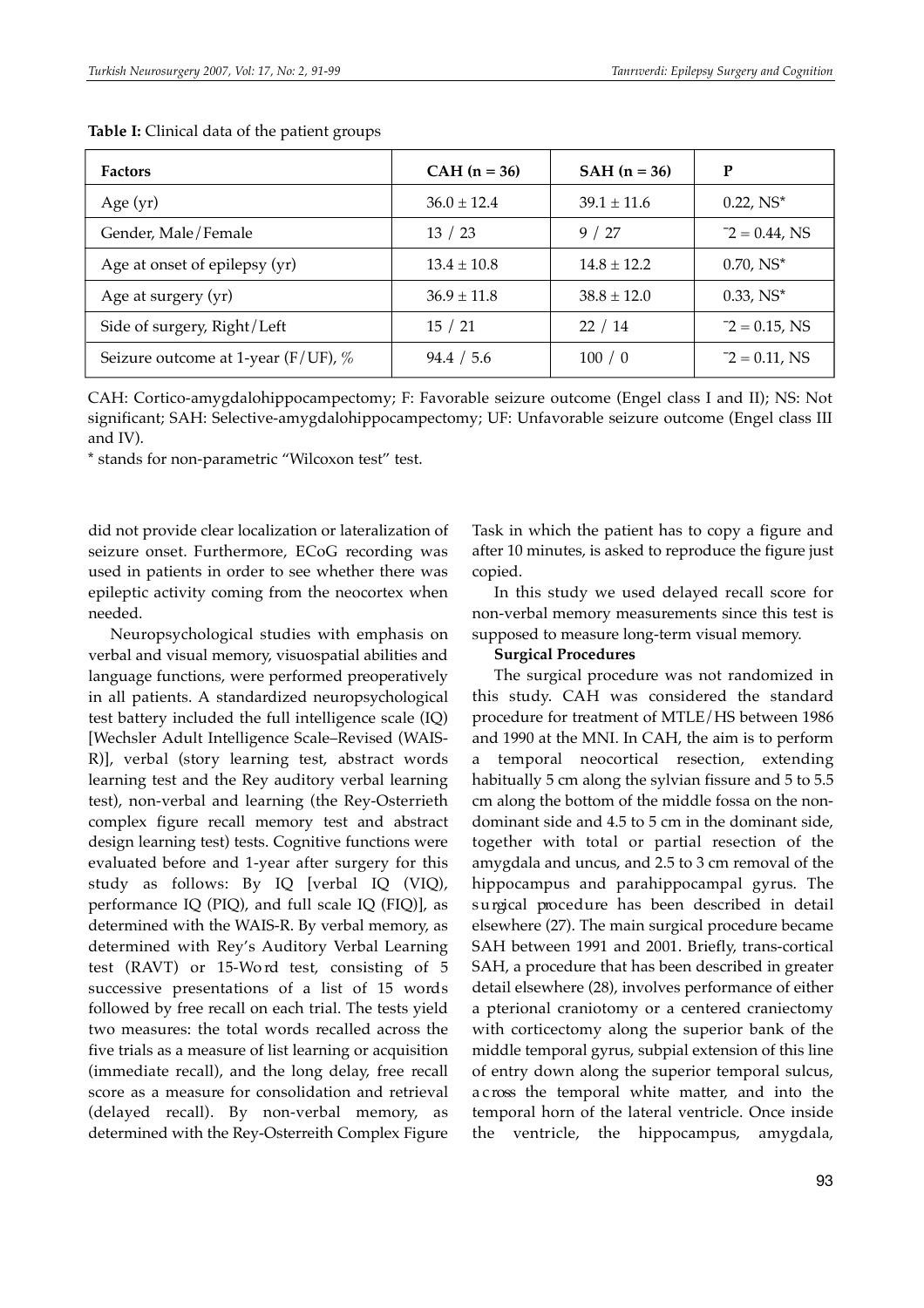entorhinal cortex, and uncus are resected. All steps of the procedure were done by neuronavigation and were performed by the same surgeon (A.O.). The choice of surgical procedure paralleled the advancements in neuroimaging and electrophysiological techniques and understanding of the epileptogenic bases of MTLE/HS. At the MNI, our work with chronic depth electrode recording has confirmed the overwhelming predominance of temporal seizure onset from the limbic structures. Relying more and more heavily on the morphological changes seen in the limbic structures on MRI and on the results obtained from SEEG, we have carried out more and more frequently the trans-cortical SAH which has become the procedure of choice in cases of mesio-temporal limbic epilepsy, i.e. when the seizure pattern, the EEG findings and the morphological stigmata are congruent.

# **Histopathological Study**

Hippocampal tissue sufficient for histopathological diagnosis was available in all patients. The resected specimens were histopathologically examined with previously described techniques (23). The qualitative assessment of pattern of cell loss, gliosis and HS in hippocampal subfields CA1, CA3 and in the dentate gyrus was applied.

# **Postoperative Evaluation**

Patients were discharged on therapeutic dosages of at least one first-line anti-epileptic drug (AED). The first follow-up was performed at 6 weeks following the surgery and 6 months in the 1st year and yearly thereafter, either through outpatient visits or telephone interviews. Outcome was assessed independently by the neurological and neurosurgical teams. Patients and relatives were instructed to report seizure recurrences by telephone between scheduled outpatient visits, and these data were entered onto a structured outcome data sheet. Interviews for follow-up purposes involved questioning patients or relatives about the recurrence of symptoms and signs suggestive of complex partial, partial motor, or generalized tonic–clonic seizures. All patients had MRI, scalp EEG and neuropsychological evaluations during the follow-up period.

Seizure outcome at 1-year follow-up in relation to seizure control was based on Engel's classification, using all 12 subclasses (modified Engel classification) (7). For categorical comparisons in this

study, seizure outcome was divided into two groups: favorable outcome (Engel class I and II) and unfavorable outcome (Engel class III and IV).

# **Statistical analysis**

All data collected from each patient were organized in a database (Excel; Microsoft Corp., Redmond, WA). Numeric variables were provided as mean ± standard deviation. For statistical analysis, we used the "chi-square test  $(2)$ " to compare nominal data (seizure outcome, gender, and side of surgery) for different surgical procedures. For smaller contingency tables, we used Fischer's exact test. For comparison of patient groups in relation to mean age and cognitive functions (IQ and memory), nonparametric statistics were preferred because of the relatively small size of some samples and nonnormal distribution of some variables. For this purpose, the Wilcoxon test (Z) was used. Repeated measures for comparison of cognitive functions were made by using multiple analyses of variance (MANOVA). A probability value was considered as statistically significant if less than 0.05. All statistical calculations were performed using commercially available software (SPSS version 11.0.1; SPSS Inc., Chicago, IL).

# **RESULTS**

The follow-up period was more than 1 year for all patients and all data were available at 1-year followup in all patients.

# **Demographic data and seizure outcome**

Demographic and clinical data are summarized in Table I. Patients who underwent a CAH or SAH had very similar clinical and demographic characteristics. There was no statistically significant difference between the two groups in terms of patient demographics and seizure outcome at 1-year follow-up. ( $p > 0.05$ ).

# **Intelligence quotient**

Table II lists the IQ scores before and one year after surgery in both groups. Overall, all IQ scores, including VIQ, PIQ, and FIQ increased following both types of surgery. There were no statistically significant differences between CAH and SAH in either pre- or post-operative period. However, we found significant differences when we compared pre- and post-operative IQ. In patients who underwent right CAH or SAH, both VIQ and FIQ showed a marked increase compared to the preoperative level. There was a significant postoperative increase in PIQ and FIQ scores after left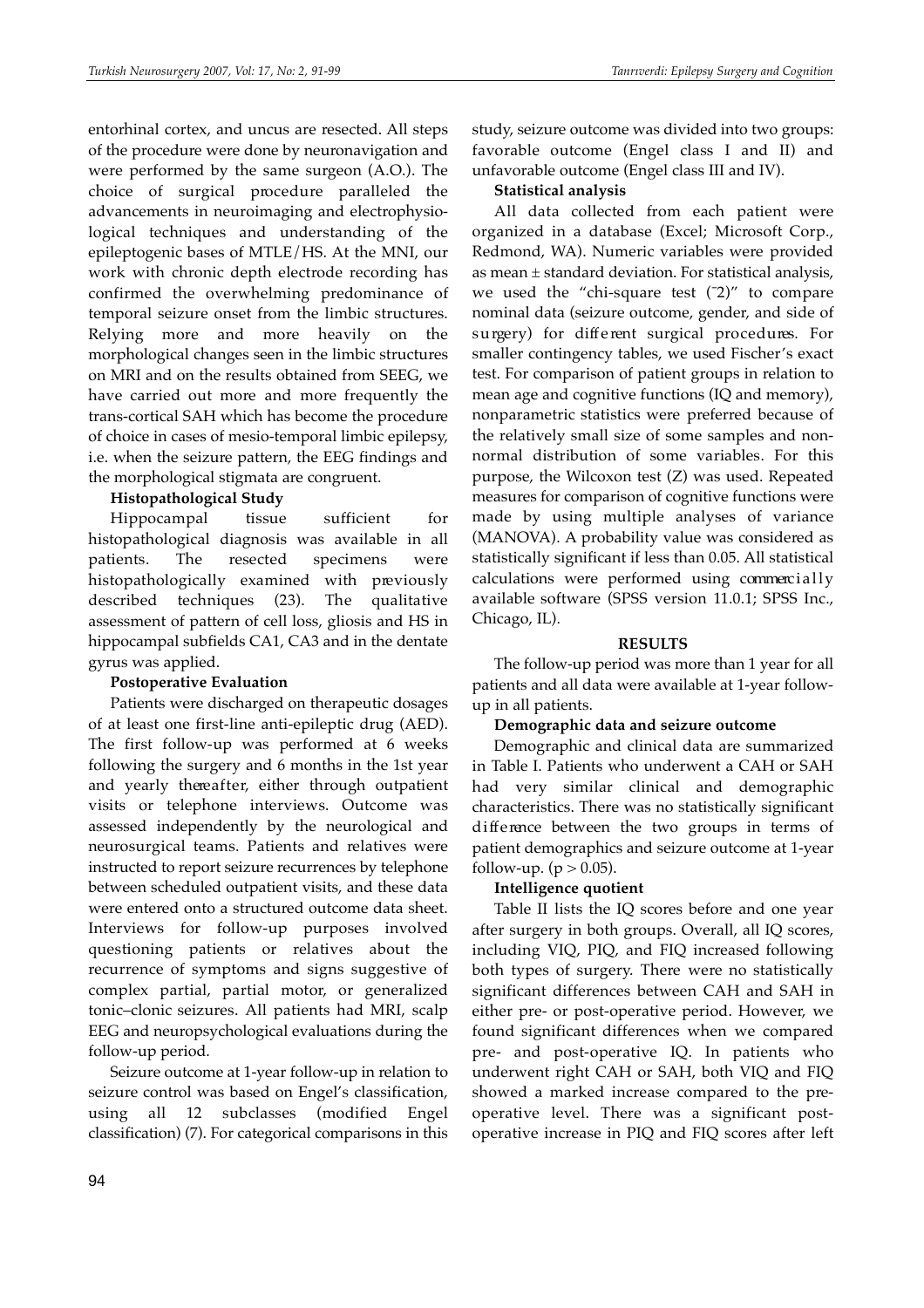|                              | Right CAH $(n = 15)$ |                      |       | Left CAH $(n = 21)$ |                     |       |  |
|------------------------------|----------------------|----------------------|-------|---------------------|---------------------|-------|--|
| <b>Intelligence Quotient</b> | Preop.               | Postop.              | P     | Preop.              | Postop.             | P     |  |
| Verbal                       | $88.2 \pm 13.1$      | $90.9 \pm 13.2$      | 0.04  | $94.0 \pm 19.0$     | $94.8 \pm 19.3$     | 0.4   |  |
| Performance                  | $89.2 \pm 13.0$      | $91.7 \pm 13.9$      | 0.1   | $97.0 \pm 15.5$     | $102.0 \pm 15.3$    | 0.03  |  |
| <b>Full Scale</b>            | $89.4 \pm 16.0$      | $92.7 + 16.3$        | 0.01  | $94.7 + 18.7$       | $97.7 + 18.9$       | 0.002 |  |
|                              |                      |                      |       |                     |                     |       |  |
|                              |                      | Right SAH $(n = 22)$ |       |                     | Left SAH $(n = 14)$ |       |  |
| <b>Intelligence Quotient</b> | Preop.               | Postop.              | P     | Preop.              | Postop.             | P     |  |
| Verbal                       | $89.0 \pm 16.6$      | $91.8 + 17.4$        | 0.005 | $87.5 + 11.7$       | $90.9 + 11.5$       | 0.01  |  |
| Performance                  | $92.0 + 18.2$        | $92.9 + 16.4$        | 0.5   | $95.0 + 17.4$       | $96.1 + 13.2$       | 0.5   |  |
| <b>Full Scale</b>            | $91.6 \pm 17.2$      | $94.4 \pm 18.4$      | 0.002 | $90.7 \pm 12.6$     | $94.5 \pm 12.6$     | 0.005 |  |

**Table II:** Intelligence quotient before and 1-year after surgery.

CAH: Cortico-amygdalohippocampectomy; Preop: Preoperative; Postop: Postoperative; SAH: Selectiveamygdalohippocampectomy.

CAH. However; patients who had left-sided SAH showed a marked increase in VIQ and FIQ.

Taken together, MANOVA with approach and laterality as inter-group factors indicated that there were no significant post-operative changes with respect to VIQ, PIQ, and FIQ.

### **Memory**

# *Verbal memory*

Pre- and 1-year post-operative verbal and nonverbal memory scores regarding immediate and delayed memory are listed in Table III. The MANOVAs with approach and laterality as intergroup factors showed no significant difference from pre-operative verbal memory.

In CAH group, there were decline in verbal memory after right- and left-sided resections and the difference reached significance only for delayed memory in left-sided resection. The decline in verbal memory after left-sided resection was somewhat more than for right-sided resection in CAH patients.

We found a tendency for verbal memory to decline following both right- and left sided-resection in the SAH group. Decline in verbal memory was found to be more marked with right-sided SAH than with left-sided SAH. Overall, memory function was better preserved in the SAH group than in the CAH group.

# *Non-verbal memory*

Pre- and 1-year post-operative verbal and nonverbal memory scores regarding immediate and delayed memory are listed in Table III. The MANOVAs with approach and laterality as intergroup factors showed no significant difference from pre-operative verbal memory.

In the CAH group, there were declines in nonverbal memory after both right- and left-sided resection but the differences were not statistically significant.

In the SAH group, there was also decline in nonverbal memory function but no marked postoperative difference was found when compared to pre-operative scores regarding the side of surgery. More decline in non-verbal memory was noted in the CAH group compared to the SAH group, although the MANOVAs with approach and laterality as intergroup factors showed no significant difference between post-operative non-verbal memory.

#### **Complications**

There were no intraoperative or postoperative deaths or any significant neurological deficits in this series.

# **DISCUSSION**

It has been shown that both CAH or anterior temporal resection, or what is sometimes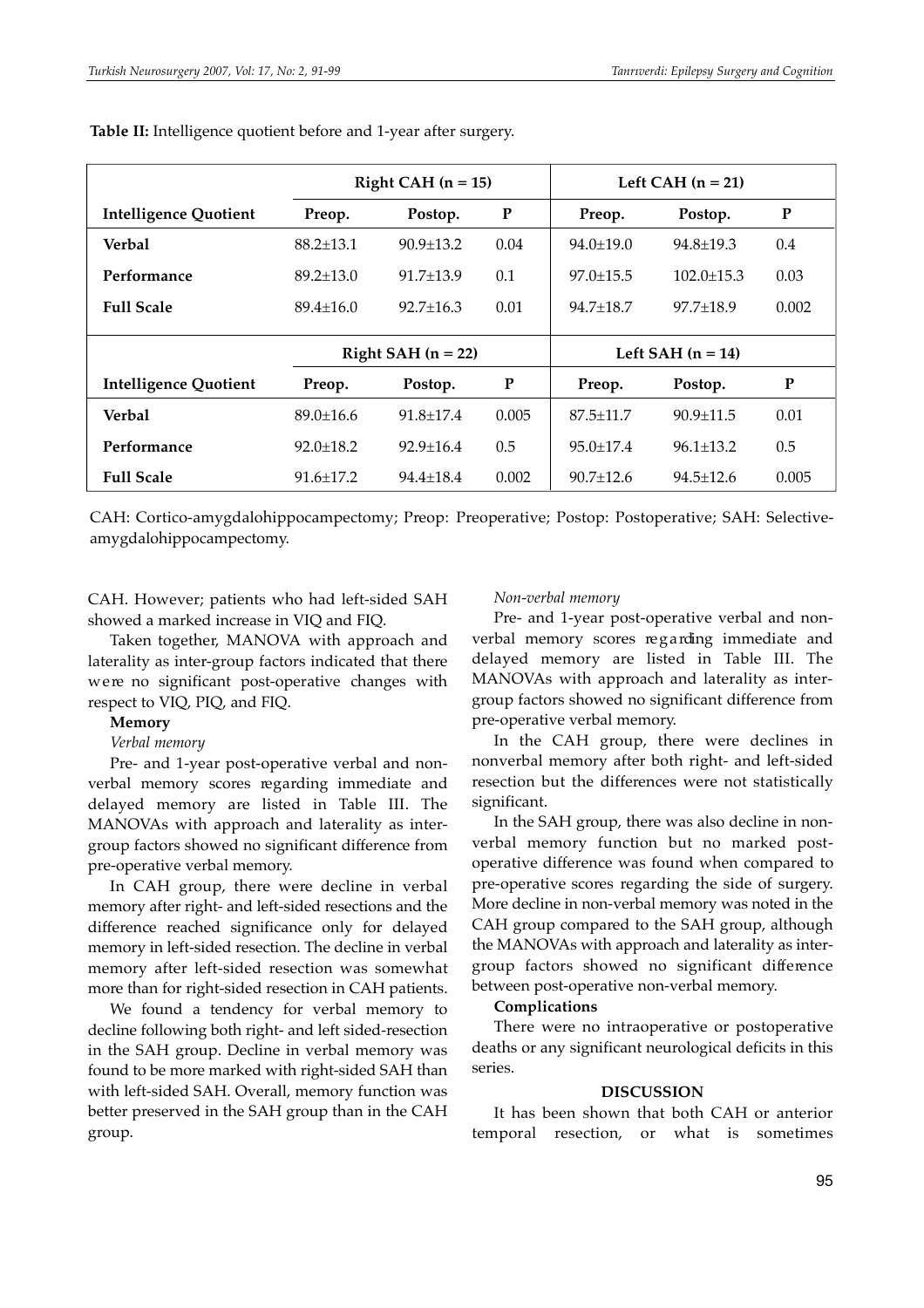|                          | Right CAH $(n = 15)$ |                |             | Left CAH $(n = 21)$ |                |      |  |
|--------------------------|----------------------|----------------|-------------|---------------------|----------------|------|--|
| <b>Factors</b>           | Preop.               | Postop.        | P           | Preop.              | Postop.        | P    |  |
| *Verbal Memory           |                      |                |             |                     |                |      |  |
| Immediate 15-word recall | $9.3 \pm 3.6$        | $8.2{\pm}3.0$  | 0.17        | $10.0 \pm 3.0$      | $8.9 + 2.7$    | 0.03 |  |
| Delayed 15-word recall   | $8.9 \pm 4.3$        | $9.3 \pm 4.1$  | 0.75        | $9.2 + 3.6$         | $8.2 + 3.5$    | 0.16 |  |
| **Non-verbal Memory      |                      |                |             |                     |                |      |  |
| Rey's complex figure     | $11.3 \pm 8.7$       | $10.6 \pm 7.6$ | 0.78        | $15.0 \pm 4.7$      | $14.5 \pm 5.2$ | 0.43 |  |
|                          | Right SAH $(n = 22)$ |                |             | Left SAH $(n = 14)$ |                |      |  |
| <b>Factors</b>           | Preop.               | Postop.        | $\mathbf P$ | Preop.              | Postop.        | P    |  |
| *Verbal Memory           |                      |                |             |                     |                |      |  |
| Immediate 15-word recall | $10.2 + 3.5$         | $9.6 \pm 3.2$  | 0.006       | $8.8 + 3.5$         | $8.2 + 2.8$    | 0.50 |  |
| Delayed 15-word recall   | $9.1 \pm 3.6$        | $8.6 \pm 3.3$  | 0.03        | $7.4 + 4.1$         | $7.5 + 3.7$    | 0.65 |  |
| **Non-verbal Memory      |                      |                |             |                     |                |      |  |
| Rey's complex figure     | $12.8 \pm 7.6$       | $12.9 + 7.2$   | 0.86        | $9.3 \pm 7.0$       | $10.3 \pm 8.0$ | 0.26 |  |

**Table III:** Verbal and non-verbal memory before and 1-year after surgery.

CAH: Cortico-amygdalohippocampectomy; Preop: Preoperative; Postop: Postoperative; SAH: Selectiveamygdalohippocampectomy.

\* Number of words that patients recalled.

\*\* Number of figures that patients recalled (copied).

inappropriately called a temporal lobectomy and SAH are effective and safe procedures in patients with intractable MTLE/H (2-6, 26). The comparison between two modalities is difficult because most centers usually perform one preferred procedure and comparison usually relies on the results reported by other centers. To our knowledge, there have been only three studies that specifically compared the surgical results of CAH and SAH in terms of seizure outcome and/or cognitive changes at a single center (10, 24, 30). The first one was from Goldstein et al. (10) who studied 42 patients with MTLE/HS at one and four-month follow-up. CAH and SAH were performed in 19 and 23 patients and the results in terms of cognitive function were compared. No statistically significant differences were found between the groups on pre- and postoperative IQ measures. However, they showed that CAH patients showed an improvement in PIQ and SAH was followed by mild deterioration irrespective of the side of surgery. Moreover, right-sided surgery was followed by a relative decrease in verbal skills, while the reverse was true for left-sided operations. Left-sided surgery was associated with deterioration in immediate recall as with right-sided CAH (but to a lesser degree). For delayed recall, both left-sided groups' scores fell, whereas both right-sided groups (SAH more than CAH) showed some improvement. Right CAH showed better results than right SAH, but left CAH performed worse than left SAH on verbal memory. When considering non-verbal memory, they found that right CAH showed more deterioration than right SAH but left CAH showed less deterioration than left SAH. In the second study, Paglioli, et al. (30) compared long-term seizure and cognitive outcome in 80 patients with CAH and 81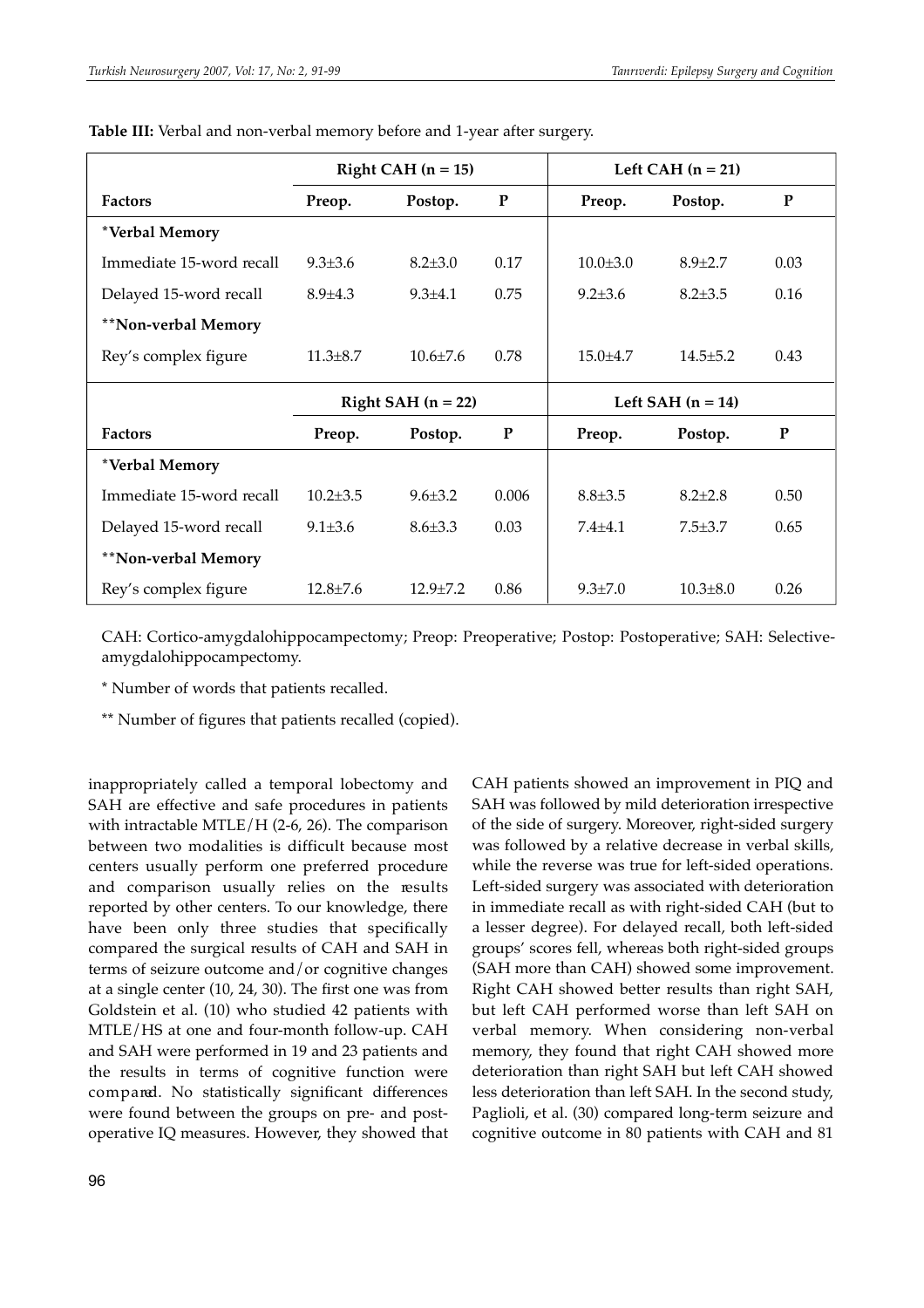patients with SAH. They demonstrated that verbal memory scores with left-sided operations declined compared to right-sided surgery. Right CAH showed worse non-verbal scores than the right SAH group. A recently published study compared the cognitive functions in 17 and 32 patients who underwent CAH and SAH, respectively, at 1-year follow-up (24). They found that IQ increased in both groups after surgery, without a marked difference between the groups. In the CAH group, there was a significant postoperative increase in IQ scores for all except verbal IQ and FIQ after left-sided resection. In the SAH group, there was a significant postoperative increase in IQ scores for all except PIQ after rightsided resection. A repeated-measures MANOVA with approach and laterality as inter-group factors indicated that there were no significant postoperative change in respect to VIQ, PIQ, and FIQ scores. Furthermore, they also revealed that CAH showed declines in both non-verbal memory after right-sided resection and verbal memory after left-sided resection, but the decline in verbal memory after left-sided resection was particularly marked. Verbal memory after left-sided-resection declined slightly in the SAH group, as in the CAH group,. Repeated-measures MANOVA with approach as an inter-group factor revealed no significant postoperative changes in verbal and nonverbal memory. They concluded that memory function was better preserved in the SAH group than in the CAH group, although the differences did not reach a markedly significant level.

We reported findings that were similar to Goldstein et al. (10), Paglioli et al. (30), and Morino et al. (24) who compared CAH and SAH in a homogeneous large group of patients with  $MTLE/HS$  in long-term follow-up. Our results demonstrated that verbal memory decreased after left-sided resection in both CAH and SAH but the decline was much more pronounced in the left-sided SAH group. On the other hand, the post-operative memory function was better preserved in the SAH group compared to the CAH group in patients with right-sided resections,. However, we were not able to demonstrate significant post-operative differences in terms of both memory and IQ scores between two surgical modalities when analyzed by MANOVA. Thus, we agree with Jones-Gotman, et al. (17) that our results indicate that there is no particular advantage or disadvantage of one type of surgical excision over another with respect to the aspects of memory, since a similar degree of disturbance was observed in both groups, with no systematic difference between the groups. Thus, our data do not support the conclusion that one type of surgical approach entails more sparing of memory ability than another. It is therefore probably reasonable to determine the optimal type of surgical approach based on outcome predictions, rather than on any supposed advantages to postoperative memory function in the clinical planning of seizure t reatment. The similarity in cognitive function despite two different surgical resections may be an unexpected finding. However, CAH and SAH are functionally the same procedures in which resection of either limbic structures or neocortex disconnects one region from the other. The circuit is interrupted, and is essential for normal storage and retrieval (15).

A recent study compared cognitive function after selective amygdalohippocampectomy with transsylvian versus trans-cortical approaches (21). They stated that both approaches resulted in a significant decline in verbal memory with left-sided surgery, but phonemic fluency was significantly improved after surgery with the trans-cortical but not the transsylvian approach. The authors concluded that either surgical modality can be chosen independent of cognitive outcome criteria.

Overall, our findings are similar to a large number of reports linking the left temporal lobe to verbal and the right temporal lobe to non-verbal memory function (1, 9, 11, 12, 14, 16, 22, 31-34, 37).

# **Surgery**

At MNI, surgical strategy was changed in 1990 and the cohorts in the present study were chosen according to resection strategies and were not randomized. Before 1990, CAH was the surgical procedure of choice and included anterior temporal lobe resection plus amygdalohippocampectomy. After 1990, with systemic use of neuronavigation and great advances in neuroimaging and diagnostic modalities including invasive (frameless, neu ronavigation-based inserted depth electrodes since 1992 at MNI) and non-invasive preoperative EEG evaluations, we have attempted to limit resections to the presumed epileptogenic focus with SAH becoming the method of choice. We chose trans-cortical SAH approach initially proposed by Niemeyer to avoid manipulation of the sylvian vessels and to prevent disconnection of the anterior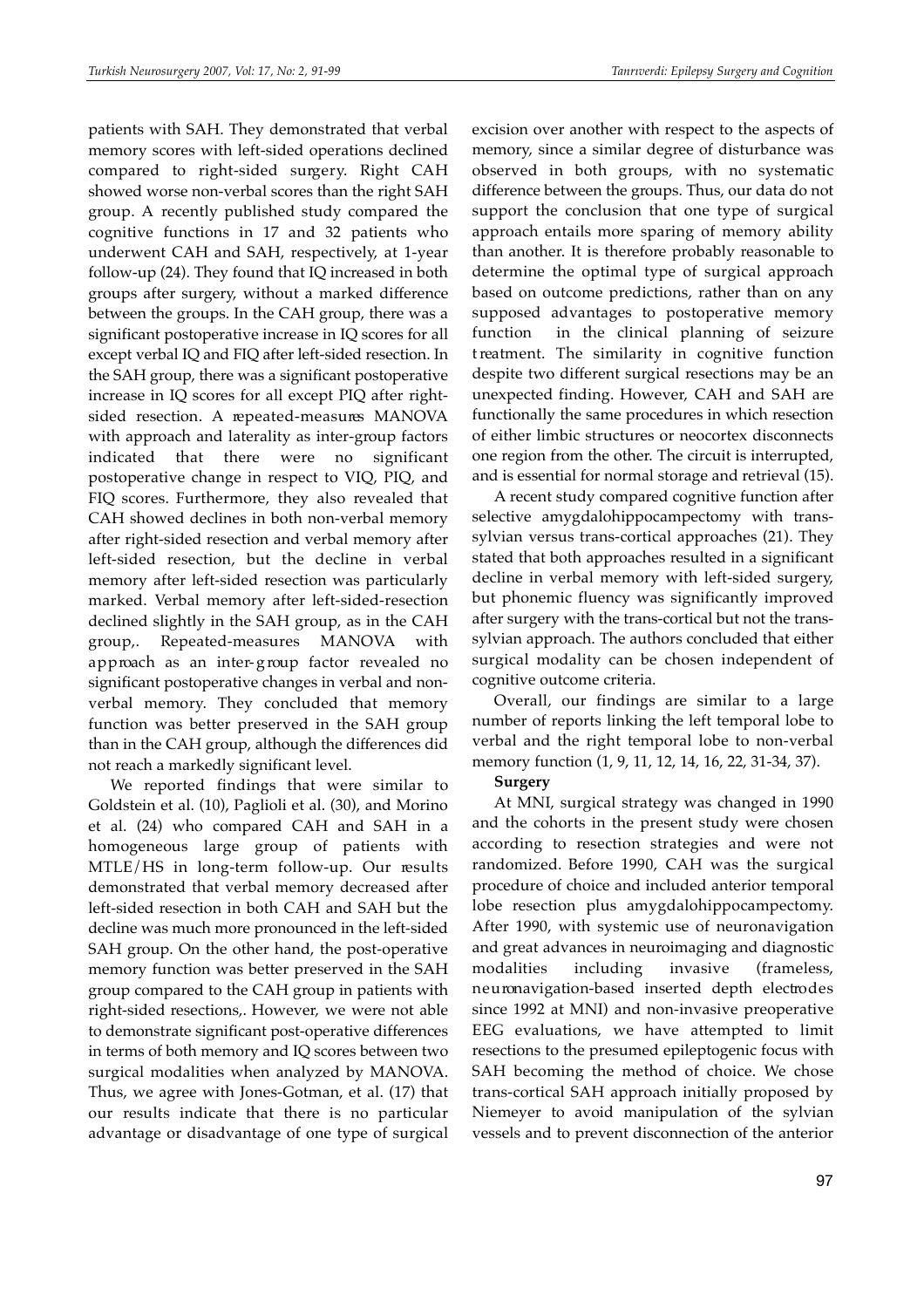portion of the temporal stem, which results from the trans-sylvian technique. The main finding regarding these two cohorts is that the success rate remained stable despite the reduction in the amount of resected tissue. A comparison of CAH and SAH performed in this series revealed a similar rate of seizure control and cognitive function. There has been no common consensus in the literature that states the extent of the resection has an effect on the seizure and cognitive outcome. Some studies reported that the extent of the mesial resection had no effect (2, 6, 17, 20) but others reported that a greater extent of mesial temporal resection (in patients with a mesial or unilateral anterior temporal lobe focus) had a significant association with a good outcome (19, 13, 22, 18). It should be noted that if the site of seizure origin resides in the damaged structures, these should then be resected as radically and selectively as possible. The larger cortical removal in standard resection should not become, or remain, simply a method of exposing the limbic structures. Finally, the trans-cortical SAH approach has the major advantage of minimizing or completely abolishing the impact of dividing several venous and arterial blood vessels which is tedious, time consuming and, at times, associated with some degree of cerebral swelling.

#### **CONCLUSION**

In this study, we have demonstrated that the two basic surgical modalities used in treatment of patients with MTLE/HS can lead to similar favorable seizure control and cognitive outcome. Thus, seizure or cognitive outcome is likely not to be a decisive factor in favoring one technique over the other. Temporal "en bloc" lobectomy may still have its place in specific instances. However, advances in intracranial recording and brain imaging, as well as consideration of patients with impaired memory, has imposed upon the surgeon the need to consider various types of resection individualized for each specific patient. Over the last 20 years, there has been a definite trend towards reducing the extent of neocortical resection and increasing the amount of limbic structure removal. This has led surgeons in many centers to use selective limbic removal by a variety of approaches more and more frequently. We have found that the trans-cortical selective approach has the major advantage of minimizing or completely abolishing the impact of dividing several

venous and arterial blood vessels which is tedious, time consuming and, at times, associated with some degree of cerebral swelling.

#### **ACKNOWLEDGEMENT**

The authors greatly appreciate the valuable help of Monika Maleka and Luisa Birri during collecting the data from the archive and Fusun Kobas Tanriverdi for her technical help.

T.T. is a fellow at the department of neurosurgery at the MNI and is being supported by the "Turkish Neurosurgical Society."

#### **REFERENCES**

- 1. Alpherts WCJ, Vermeulen J, van Rijen PC, Lopes da Silva FH, van Veelen CWM. Verbal memory decline after temporal epilepsy surgery: A 6-year multiple assessments follow-up study. Neurology 2006; 67: 626-631
- 2. Arruda F, Cendes F, Andermann F, Dubeau F, Villemure JG, Jones-Gotman M, Poulin N, Arnold L, Olivier A. Mesial atrophy and outcome after amygdalohippocampectomy or temporal lobe removal. Ann Neurol 1996; 40: 446–450
- 3. Bate H, Eldridgeb P, Varmab T, Wieshmann UC. The seizure outcome after amygdalohippocampectomy and temporal lobectomy. Eur J Neurol 2007; 14: 90–94
- 4. Boling W, Olivier A. The current state of epilepsy surgery. Curr Opin Neurol 1998; 11: 155-161
- 5. Clusmann H, Kral T, Gleissner U, Sassen R, Urbach H, Blümcke I, Bogucki J, Schramm J. Analysis of different types of resection for pediatric patients with temporal lobe epilepsy. Neurosurgery 2004; 54: 847-860
- 6. Clusmann H, Schramm J, Kral T, Helmstaedter C, Ostertum B, Fimmers R, Haun D, Elger CE. Prognostic factors and outcome after different types of resection for temporal lobe epilepsy. J Neurosurg 2002; 97: 1131–1141
- 7. Engel J Jr, Van Nesss PC, Rasmussen T. Outcome with respect to epileptic seizures. In: Engel J Jr, ed: Surgical Treatment of the Epilepsies. New York, Raven Press, 1993: 609-621
- 8. Falconer MA, Taylor DC. Surgical treatment of drug-resistant epilepsy due to mesial temporal sclerosis: aetiology and significance. Arch Neurol 1968; 19: 353-361
- 9. Gleissner U, Helmstaedter C, Schramm J, Elger CE. Memory outcome after selective amygdalohippocampectomy: A study in 140 patients with temporal lobe epilepsy. Epilepsia 2002; 43: 87-95
- 10. Goldstein LH, Polkey CE. Short-term cognitive changes after unilateral temporal lobectomy or unilateral amygdalohippocampectomy for the relief of temporal lobe epilepsy. J Neurol Neurosurg Psychiatry 1993; 56: 135-140
- 11. Grivas A, Schramm J, Kral T, von Lehe M, Helmstaedter C, Elger CE, Clusmann H. Surgical treatment for refractory temporal lobe epilepsy in the elderly: Seizure outcome and neu ropsychological sequelae compared with a younger cohort. Epilepsia 2006; 47: 1364-1372
- 12. Hanoglu L, Ozkara C, Keskinkilic C, Altin U, Uzan M, Tuzgen S, Dincer A, Ozyurt E. Correlation between 1H MRS and memory before and after surgery in mesial temporal lobe epilepsy with hippocampal sclerosis. Epilepsia 2004; 45: 632- 640